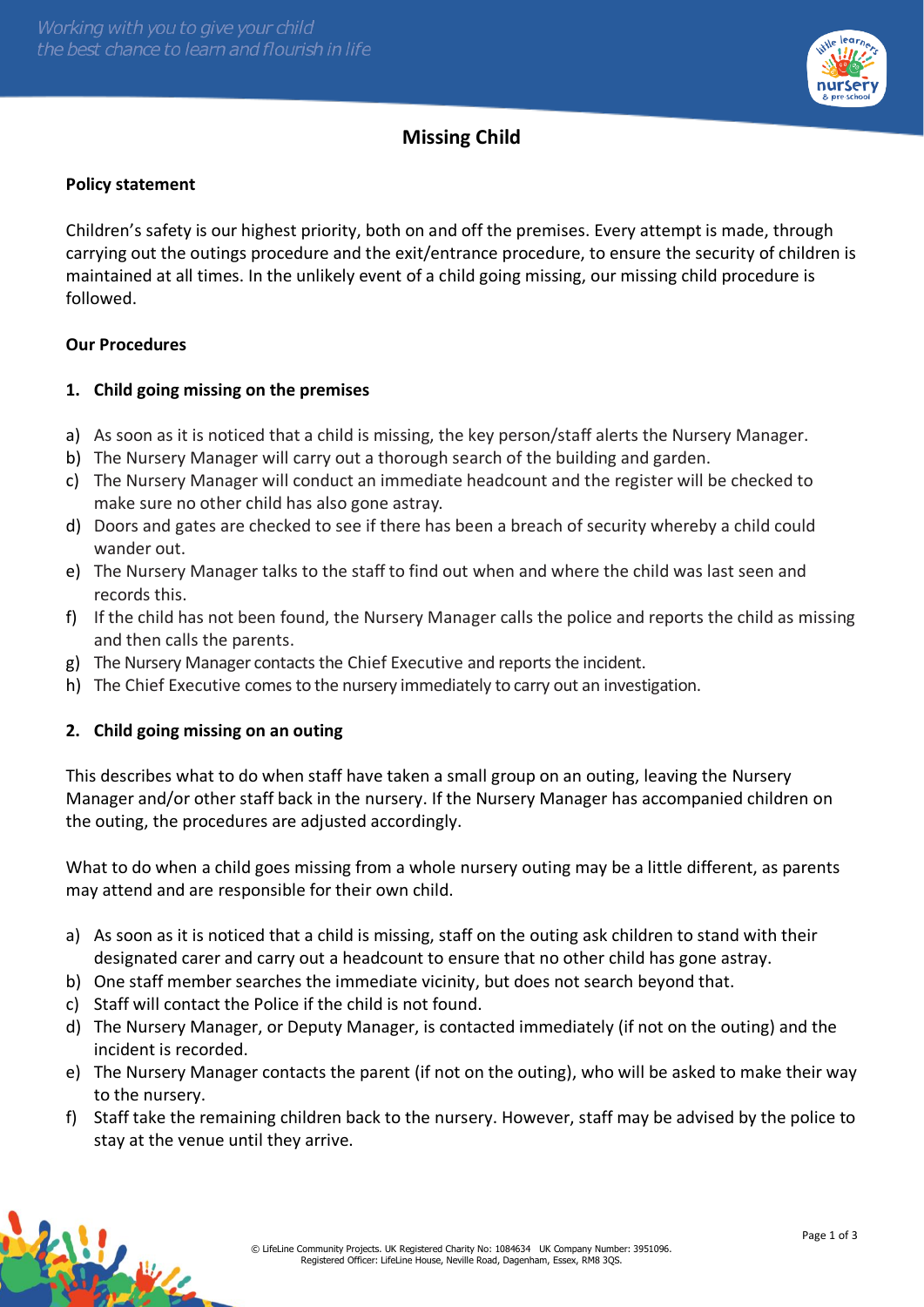

- g) In an indoor venue, the staff contact the venue's security who will handle the search and contact the police if the child is not found.
- h) The Nursery Manager contacts the Chief Executive and reports the incident.
- i) The Chief Executive comes to the nursery immediately to carry out an investigation.

### **3. The investigation**

- a) Staff keep calm and do not let the other children become anxious or worried.
- b) The Nursery Manager, together with a representative of the management team, speaks with the parent(s).
- c) The Chief Executive carries out a full investigation, taking written statements from all the staff in the room or who were on the outing.
- d) The key person/staff member writes an incident report detailing:
	- The date and time of the report.
	- The names of the staff/children were in the group/outing and the name of the staff designated responsible for the missing child.
	- When the child was last seen in the group/outing.
	- What has taken place in the group or outing since the child went missing.
	- The time it is estimated that the child went missing.
- e) A conclusion is drawn as to how the breach of security happened.
- f) If the incident warrants a police investigation, staff will co-operate fully. In this case, the police will handle all aspects of the investigation, including interviewing staff. Children's social care may be involved if it seems likely that there is a child protection issue to address.
- g) The incident is reported under RIDDOR arrangements (see the Reporting of Accidents and Incidents policy); the local authority Health and Safety Officer may want to investigate and will decide if there is a case for prosecution.
- h) In the event of disciplinary action needing to be taken, Ofsted is informed.
- i) The insurance provider is informed.

# **4. Managing people**

- a) Missing child incidents are very worrying for all concerned. Part of managing the incident is to try to keep everyone as calm as possible.
- b) Staff will feel worried about the child, especially the key person or the designated carer responsible for the safety of that child if on an outing. They may blame themselves and their feelings of anxiety and distress will rise as the length of time the child is missing increases.
- c) Staff may be the understandable target of parental anger and they may be afraid. The Nursery Manager needs to ensure that staff under investigation are not only fairly treated but receive support while feeling vulnerable.
- d) Parents will feel angry and fraught. They may want to blame staff and may single out one staff member over others; they may direct their anger at the Nursery Manager. When dealing distraught and angry parent(s), there should always be two members of staff, one of whom is the Nursery Manager and the other the Chief Executive. No matter how understandable the parent's anger may be, aggression or threats against staff are not tolerated, and the police should be called.